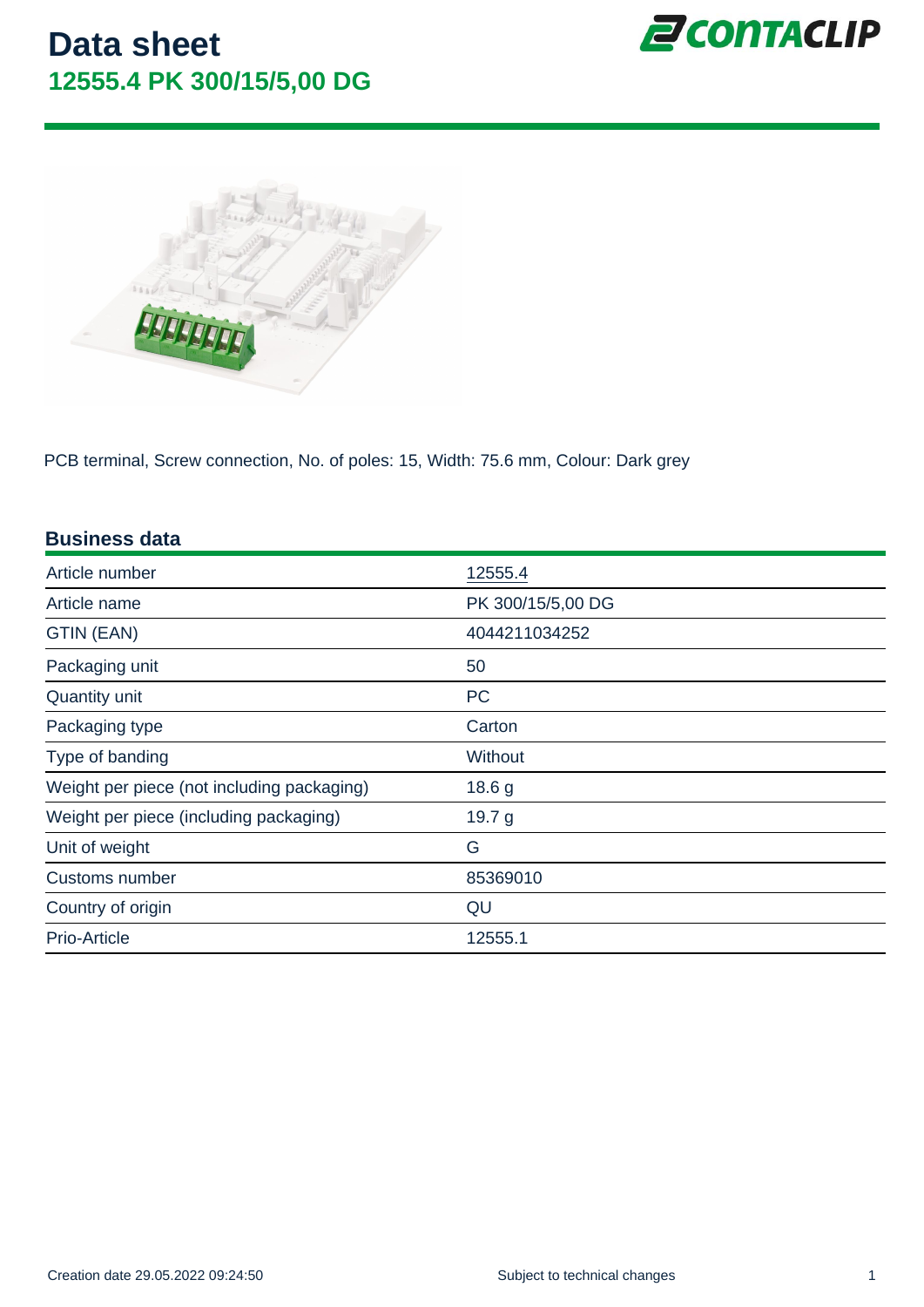

### **Technical data**

| <b>Dimensions</b>          |                       |  |
|----------------------------|-----------------------|--|
| Length                     | 12.5 mm               |  |
| Length of the pin          | 4.5 mm                |  |
| Width                      | 75.6 mm               |  |
| Width left                 | $2.5$ mm              |  |
| Width right                | 3.1 mm                |  |
| Height                     | 12.5 mm               |  |
| Drill hole diameter        | $1.3 \text{ mm}$      |  |
| Diameter of connecting pin | 1mm                   |  |
| Pitch                      | 5 mm                  |  |
| <b>Ratings</b>             |                       |  |
| Rated voltage              | 250 V                 |  |
| <b>Rated current</b>       | 24 A                  |  |
| Rated cross-section        | $1.5$ mm <sup>2</sup> |  |
| Rated impulse voltage      | $2$ kV                |  |
| Overvoltage category       | Ш                     |  |
| Contamination degree       | 3                     |  |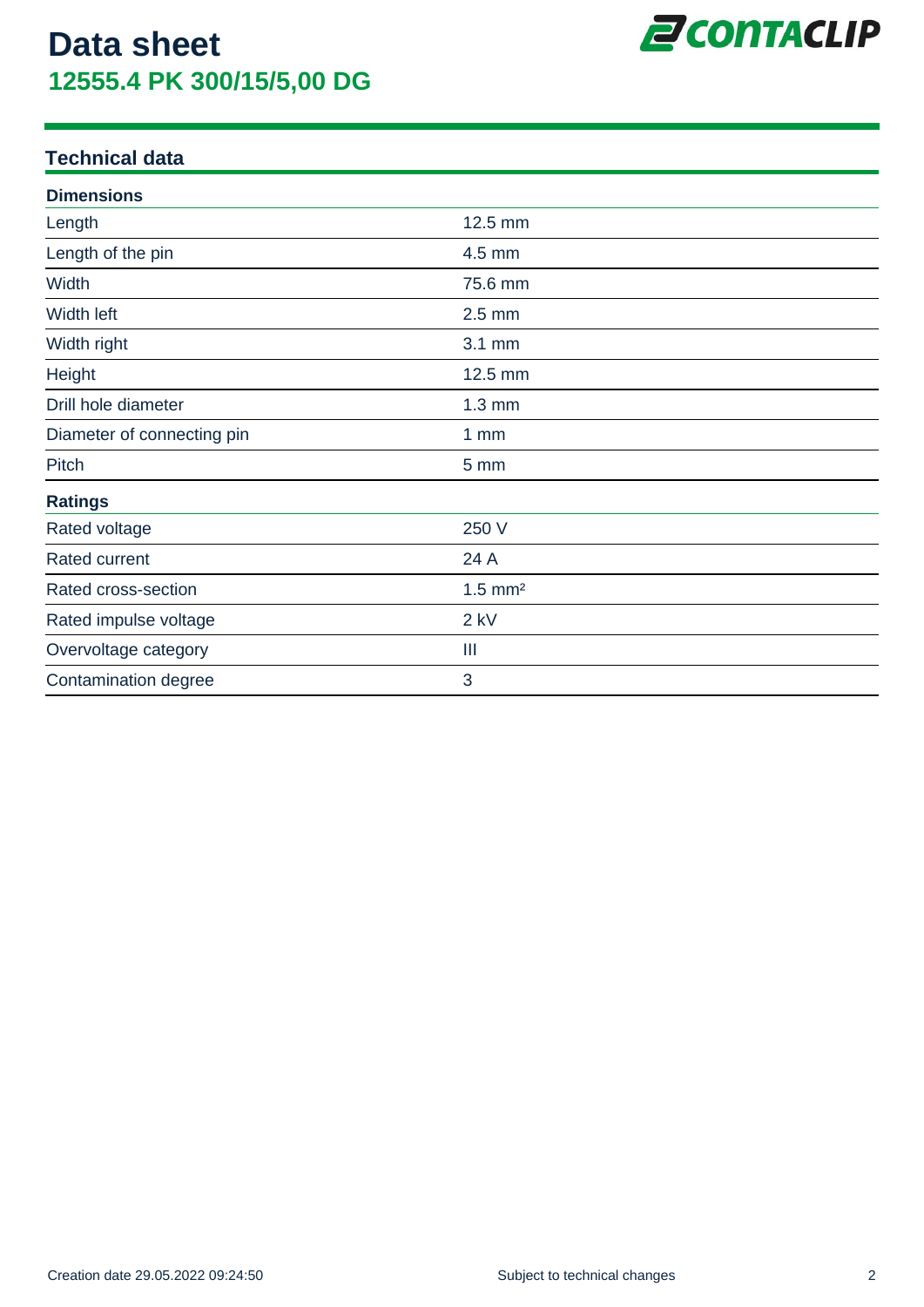

### **Technical data**

| <b>Connection data</b>                                   |                            |
|----------------------------------------------------------|----------------------------|
| Connection principle                                     | <b>Screw connection</b>    |
| Connection type of PCB                                   | Solder connection          |
| Type of attachment to circuit board                      | Connecting contact         |
| Angle of PCB/wire connection                             | 45°/135° (slanted upwards) |
| No. of poles                                             | 15                         |
| Number of levels                                         | 1                          |
| Wire cross-section single-core (rigid) / stranded, min.  | $0.14 \, \text{mm}^2$      |
| Wire cross-section single core (rigid)/stranded, max.    | $2.5$ mm <sup>2</sup>      |
| Wire cross-section stranded, min.                        | $0.14 \, \text{mm}^2$      |
| Wire cross-section stranded, max.                        | $1.5$ mm <sup>2</sup>      |
| Wire cross-section stranded with wire-end ferrules, min. | $0.25$ mm <sup>2</sup>     |
| Wire cross-section stranded with wire-end ferrules, max. | $1.5$ mm <sup>2</sup>      |
| Wire cross-section AWG, min.                             | 22                         |
| Wire cross-section AWG, max.                             | 12                         |
| Stripping length                                         | 7 mm                       |
| Screw threading                                          | M 2,6                      |
| Torque                                                   | $0.4$ Nm                   |
| <b>Materials</b>                                         |                            |
| Insulation housing                                       | Polyamide 6.6              |
| Flammability class UL 94                                 | $V-0$                      |
| Working temperature, min.                                | $-30$ °C                   |
| Working temperature, max.                                | 105 °C                     |
| Clamping element                                         | <b>Brass</b>               |
| <b>Screws</b>                                            | <b>Steel</b>               |
| Soldering lug                                            | Copper alloy               |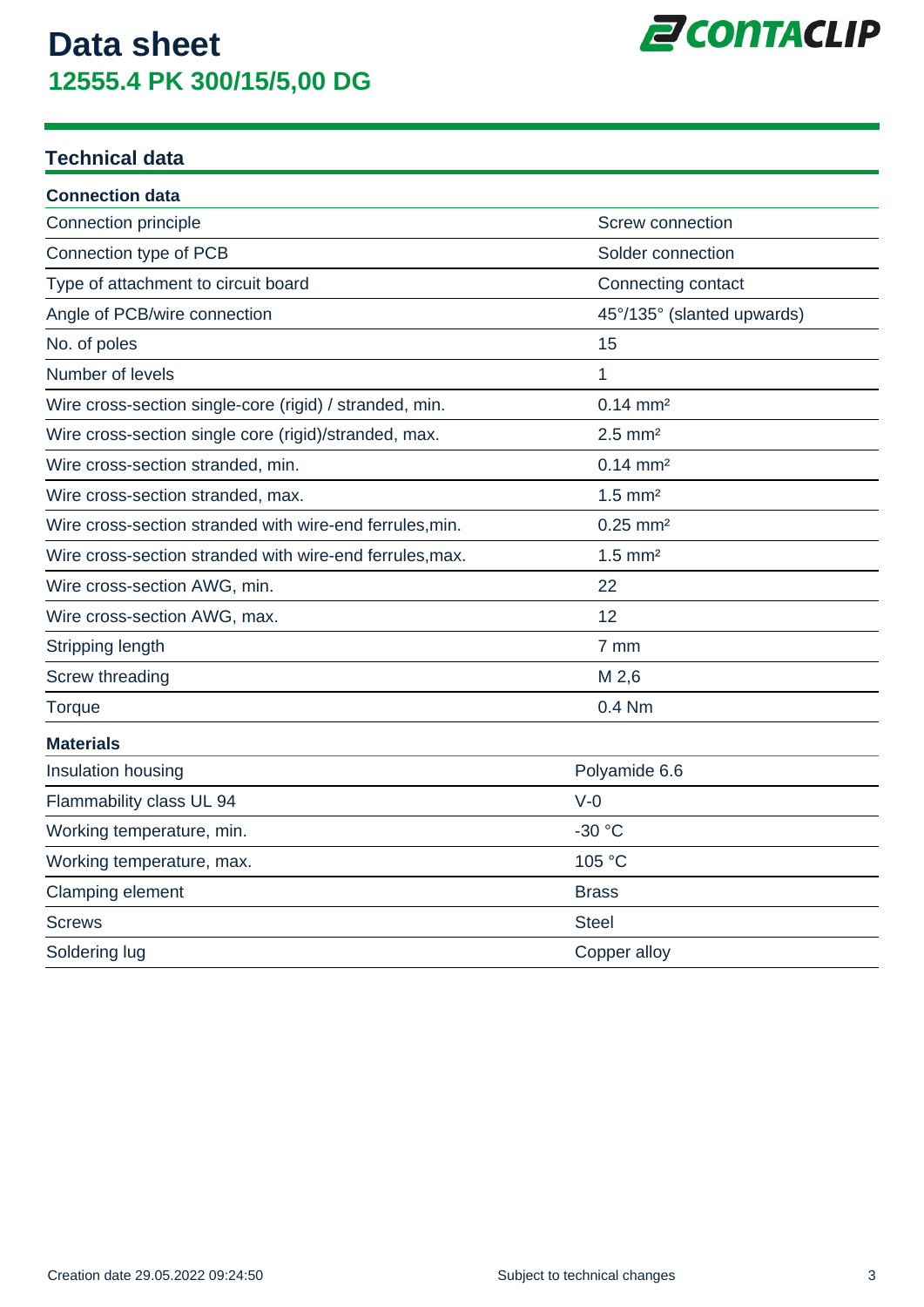

### **Technical data**

| <b>Further technical data</b>                  |                  |
|------------------------------------------------|------------------|
| Storage temperature, min.                      | $-40 °C$         |
| Storage temperature, max.                      | 105 °C           |
| Insulation resistance                          | 1*10^13 Ohm x cm |
| Creepage-current resistance                    | <b>CTI 600</b>   |
| Glow wire flammability index GWFI              | <b>GWFI 850</b>  |
| GWFI after-glow time                           | 30 Sek.          |
| Glow wire ignition temperature GWIT            | GWIT 775 °C      |
| <b>GWIT</b> exposure time                      | 5 Sek.           |
| Connection cycles, in compliance with standard | 5                |
| Recommended wave soldering temperature         | 265 °C           |
| Recommended wave soldering duration, min.      | 3 Sek.           |
| Recommended wave soldering duration, max.      | 4 Sek.           |
| <b>Environmental Product Compliance</b>        |                  |
| <b>REACH Conform</b>                           | <b>No</b>        |
| <b>REACH Reference date</b>                    | 2022-01-17       |
| <b>REACH Candidate Substance Note</b>          | <b>No</b>        |
| <b>REACH CAS 1 Substance</b>                   | <b>LEAD</b>      |
| <b>REACH CAS 1 Percent minimal</b>             | 0.1%             |
| <b>REACH CAS 1 Percent maximum</b>             | 4 %              |
| <b>REACH CAS 1 Number</b>                      | 7439-92-1        |
| <b>RoHS Conform</b>                            | yes              |
| RoHS Exception rule                            | 6 <sub>c</sub>   |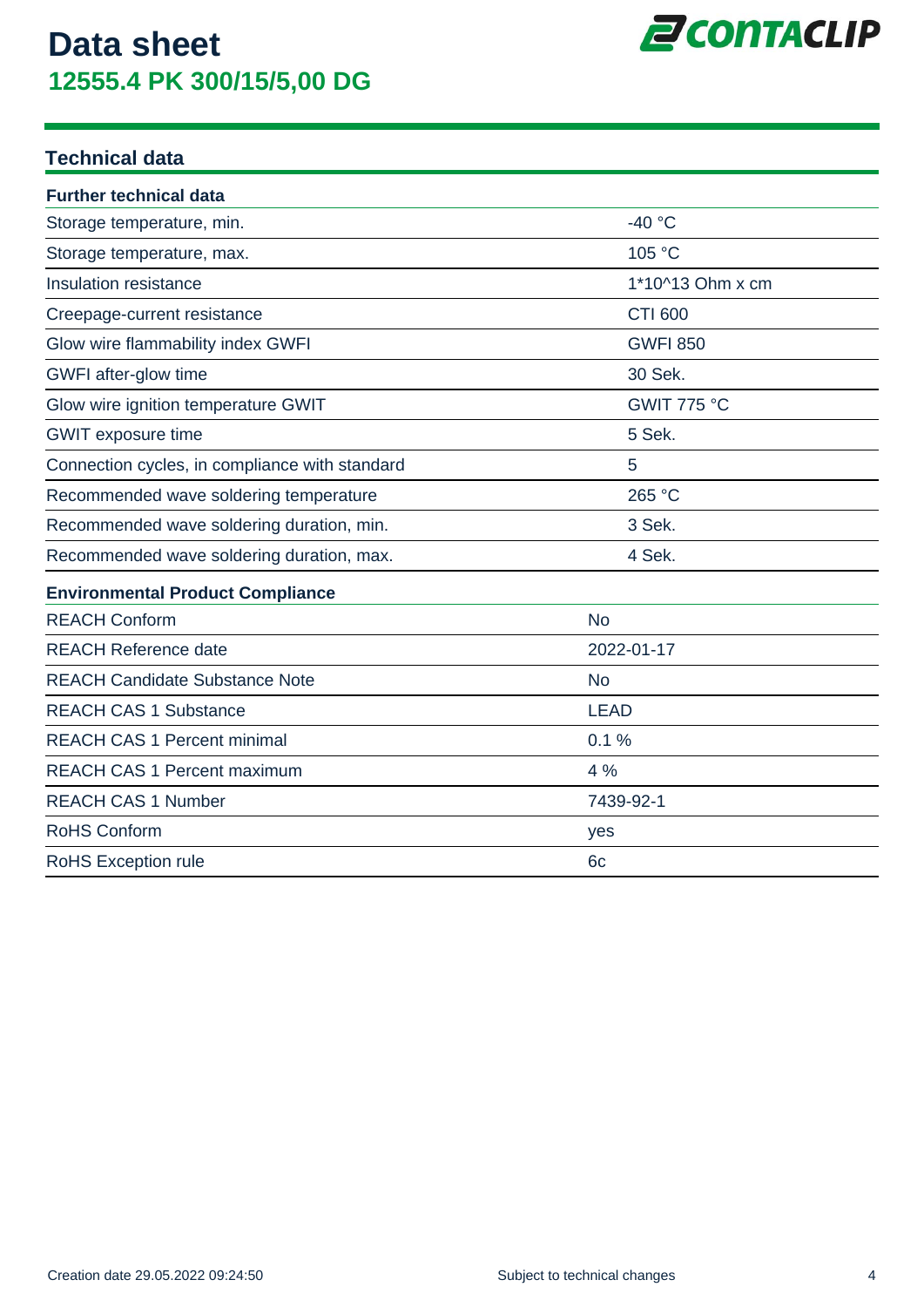

### **Approvals**

| <b>cUL Recognized</b>                                |                |
|------------------------------------------------------|----------------|
| cUL approval                                         | C22.2 No 158   |
| cUL Usegroup B: rated voltage                        | 300 V          |
| cUL Usegroup B: rated current                        | 15 A           |
| cUL Usegroup C: rated voltage                        | 300 V          |
| cUL Usegroup C: rated current                        | 15 A           |
| cUL wire cross-section single-core (rigid) AWG, min. | 22             |
| cUL wire cross-section single-core (rigid) AWG, max. | 12             |
| cUL wire cross-section stranded AWG, min.            | 22             |
| cUL wire cross-section stranded AWG, max.            | 12             |
| cUL torque                                           | 0.400000006 Nm |
| cUL wire material                                    | Cu             |
| cUL Recognized                                       | 1              |
| <b>UL Recognized</b>                                 |                |
| UL approval                                          | <b>UL 1059</b> |
| UL Usegroup B: rated voltage                         | 300 V          |
| UL Usegroup B: rated current                         | 15 A           |
| UL Usegroup C: rated voltage                         | 300 V          |
| UL Usegroup C: rated current                         | 15 A           |
| UL wire cross-section single-core (rigid) AWG, min.  | 22             |
| UL wire cross-section single-core (rigid) AWG, max.  | 12             |
| UL wire cross-section stranded AWG, min.             | 22             |
| UL wire cross-section stranded AWG, max.             | 12             |
| UL torque                                            | 3.54 Lb In     |
| UL wire material                                     | Cu             |
| UL factory wiring                                    | 1              |
| UL field wiring                                      | 1              |
| <b>UL Recognized</b>                                 | 1              |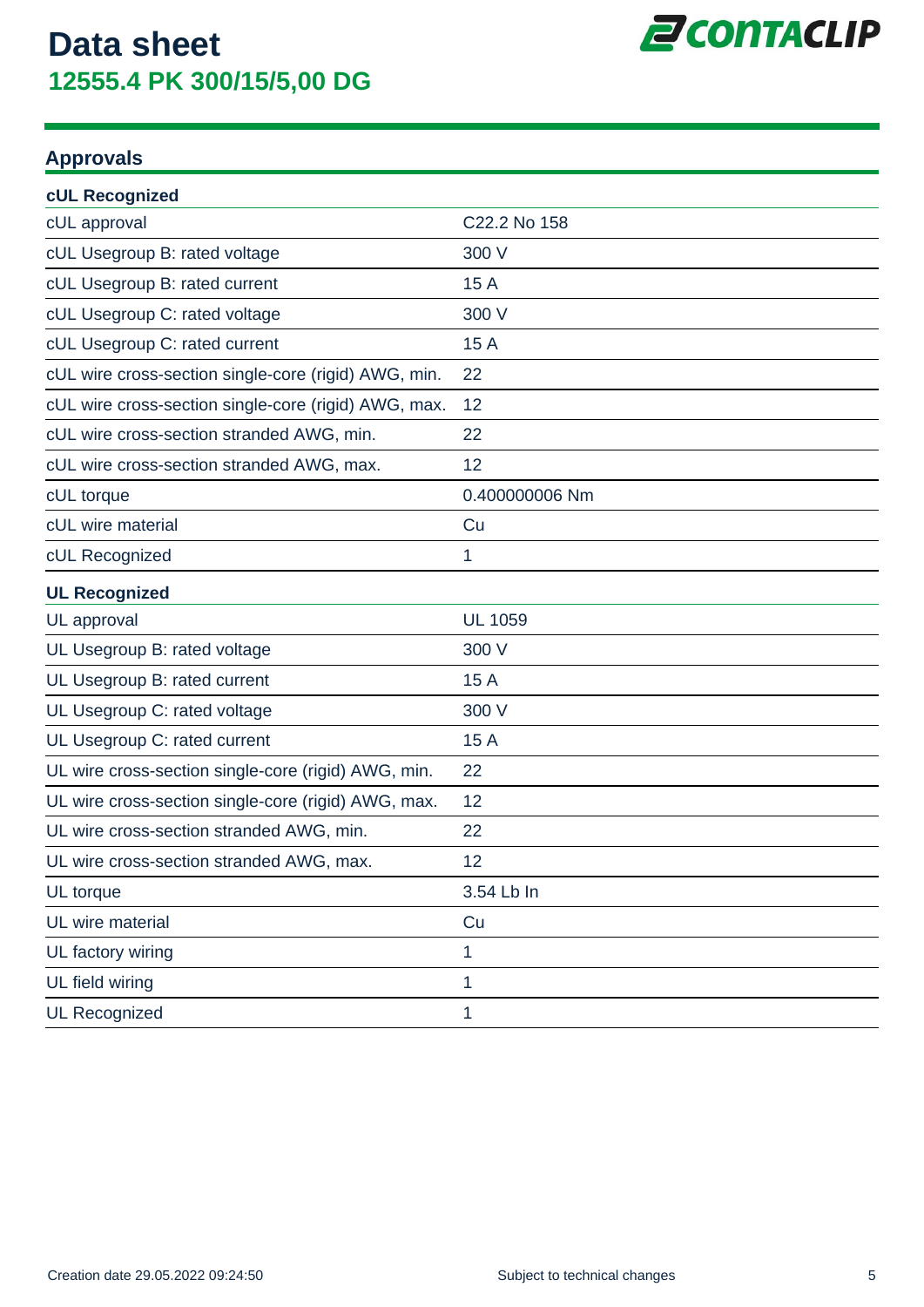

### **Approvals**

| <b>VDE approval</b>                                 |                       |
|-----------------------------------------------------|-----------------------|
| <b>VDE</b> approval                                 | <b>DIN EN 60998</b>   |
| VDE approval granted                                | yes                   |
| VDE rated voltage                                   | 250 V                 |
| <b>VDE</b> rated current                            | 24 A                  |
| VDE rated current wire cross-section rigid, max.    | 24 A                  |
| VDE rated current wire cross-section stranded, max. | 24 A                  |
| VDE rated impulse voltage                           | $2$ kV                |
| VDE wire cross-section rigid, min.                  | $0.5$ mm <sup>2</sup> |
| VDE wire cross-section rigid, max.                  | $2.5$ mm <sup>2</sup> |
| VDE wire cross-section stranded, min.               | $0.5$ mm <sup>2</sup> |
| VDE wire cross-section stranded, max.               | $1.5$ mm <sup>2</sup> |
| VDE screw threading                                 | M 2,6                 |
| <b>VDE</b> torque                                   | 0.4 Nm                |
| VDE overvoltage category                            | Ш                     |
| VDE contamination degree                            | 3                     |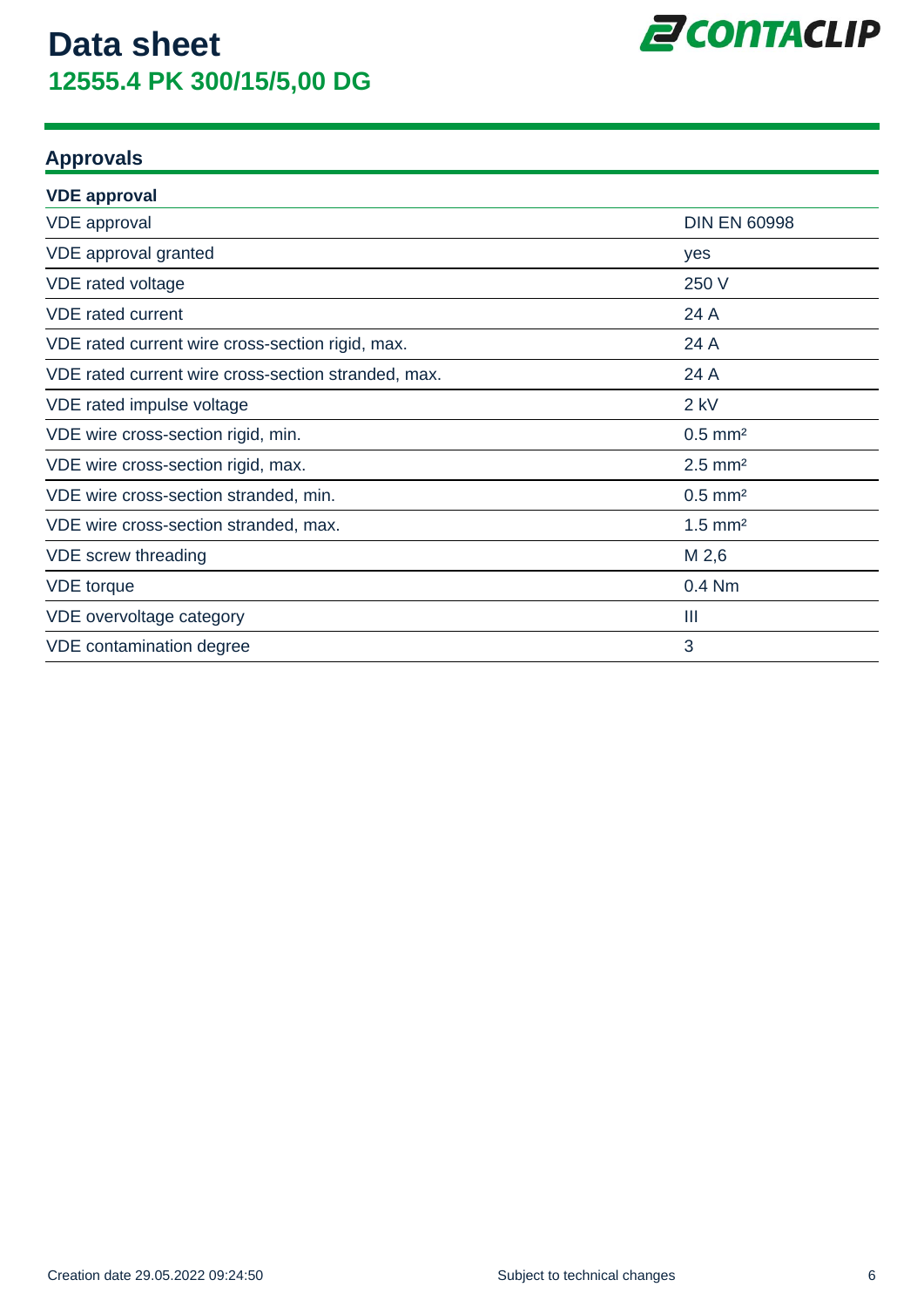

### **Media**